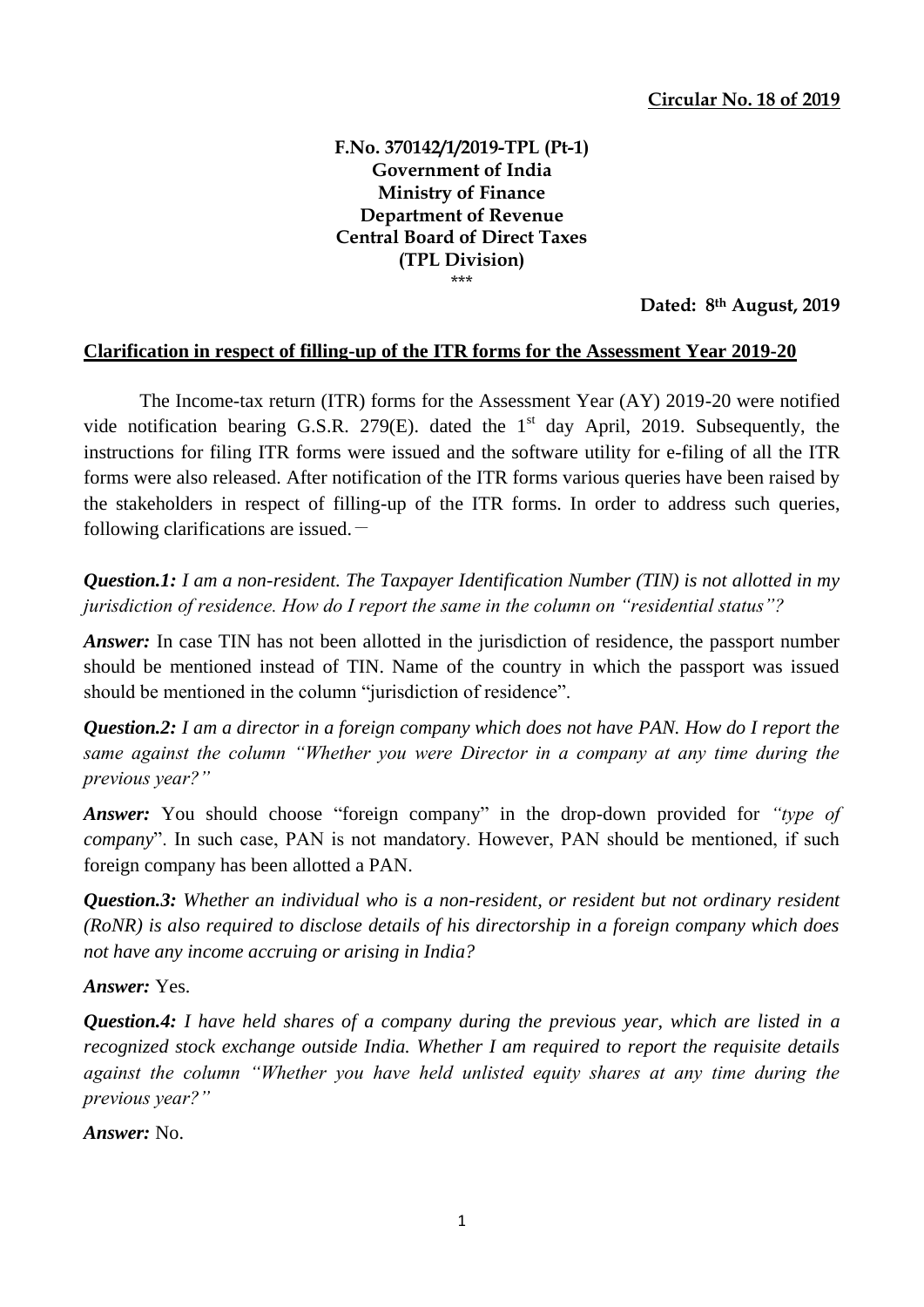*Question.5: I have held equity shares of a company which were previously listed in a recognised stock exchange, but delisted subsequently, and became unlisted. How do I report PAN of company in the column "whether you have held unlisted equity shares at any time during the previous year"?*

*Answer:* In such cases, PAN of the company may be furnished if it is available. In case PAN of delisted company cannot be obtained, you may enter a default value in place of PAN, as "NNNNN0000N".

*Question.6: In case unlisted equity shares are acquired or transferred by way of gift, will, amalgamation, merger, demerger, or bonus issue etc., how to report the "cost of acquisition" and "sale consideration" in the relevant column?*

*Answer*: You may enter zero or the appropriate value against "cost of acquisition" or "sale consideration" in such cases. Please note that the details of unlisted equity shares held during the year are required only for the purpose of reporting. The quantitative details entered in this column are not relevant for the purpose of computation of total income or tax liability.

*Question.7: I hold shares in an unlisted foreign company which has been duly reported in the Schedule FA. Whether I am required to report the same again in the column "Whether you have held unlisted equity shares at any time during the previous year?"* 

*Answer:* Yes.

*Question. 8: I have held unlisted equity shares as stock-in-trade of business during the previous year. Whether I have to report the same in the column "Whether you have held unlisted equity shares at any time during the previous year?"* 

*Answer:* Yes.

*Question. 9: Please clarify whether holding of equity shares of a Co-operative Bank or Credit Societies, which are unlisted, are required to be reported?* 

*Answer*: The details of equity shareholding in any entity which is registered under the Companies Act, and is not listed on any recognised stock exchange, is only required to be reported.

*Question. 10: I have sold land and building to a non-resident. Whether I need to report the PAN of buyer in the table A1/B1 in Schedule CG?* 

*Answer*: As mentioned in ITR form, quoting of PAN of buyer is mandatory only if tax is deducted under section 194-IA or is mentioned in the documents.

*Question.11: I am resident and have sold land and building situated outside India. Whether I need to report the details of property and identity of buyer in Schedule CG?* 

*Answer:* The details of property and name of buyer should invariably be mentioned. However, quoting of PAN of buyer is mandatory only if tax is deducted under section 194-IA or is mentioned in the documents.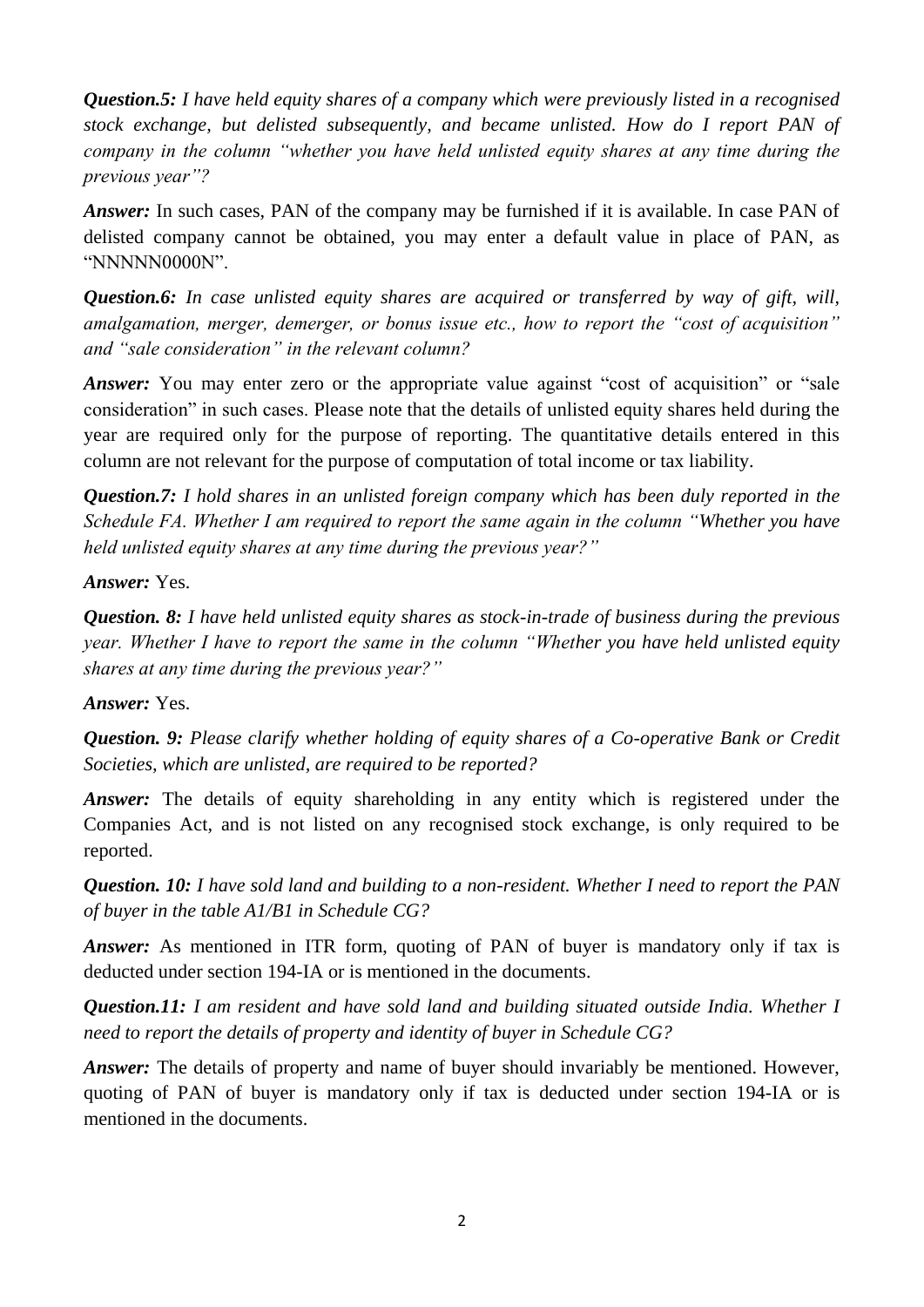*Question. 12: Whether it is mandatory to provide ISIN details and scrip-wise computation of Long Term Capital Gains (LTCG) arising on sale of Shares/Mutual Funds units on which STT has been paid?*

*Answer:* The tools for computation of LTCG under sections 112A and 115AD have been provided in the departmental utility for the convenience of taxpayers. These are optional tools designed for computation of the final figures of LTCG, which is then populated in the respective items in Schedule CG. Alternatively, the taxpayers can themselves compute the aggregate long term gain or loss manually, and input the same directly in the respective items in Schedule CG.

*Question.13: An unlisted company is required to furnish details of assets and liabilities in the Schedule AL-1 of ITR-6? Please clarify whether details of assets held as stock-in-trade of business are also required to be reported therein.* 

*Answer:* In case jewellery/motor vehicle etc. is held as stock-in-trade of business, the drop-down value "*stock-in-trade*" should be selected against the field *"purpose for which used*", while filling up details in the relevant table (*table "I" or table "H"*). In such cases, only the aggregate values are required to be filled up, and the particular details of each asset held as stock-in-trade is not required to be reported.

*Question.14: I hold foreign assets during the previous year which have been duly reported in the Schedule FA. Whether I am required to report such foreign asset again in the Schedule AL (if applicable)?* 

*Answer:* Yes.

*Question.15: An unlisted company is required to furnish details of shareholding as at the end of previous year in the Schedule SH-1 of ITR-6. Please clarify whether these details are required to be furnished in case of an unlisted foreign company.* 

*Answer:* Not required.

*Question.16: An unlisted company is required to furnish details of assets and liabilities in the Schedule AL-1 of ITR-6. Please clarify whether these details are required to be furnished in case of an unlisted foreign company.* 

*Answer:* Not required.

*Question.17: Please clarify whether a farmer producer company as defined in section 581A of Companies Act, 1956 is required to furnish details of shareholding in the Schedule SH-1 of ITR-6?*

*Answer:* No. However, please ensure to tick the option "*Yes"* against the item "*whether the company is a producer company as defined in section 581A of Companies Act, 1956*?" in Part-A General.

*Question.18: A company is required to disclose break-up of all payments and receipts during the year, in foreign currency, as per Schedule FD of ITR-6 (if it is not required to get the accounts audited u/s 44AB). Please clarify whether only the receipts/payments related to business operations in India are required to be reported in Schedule FD?*